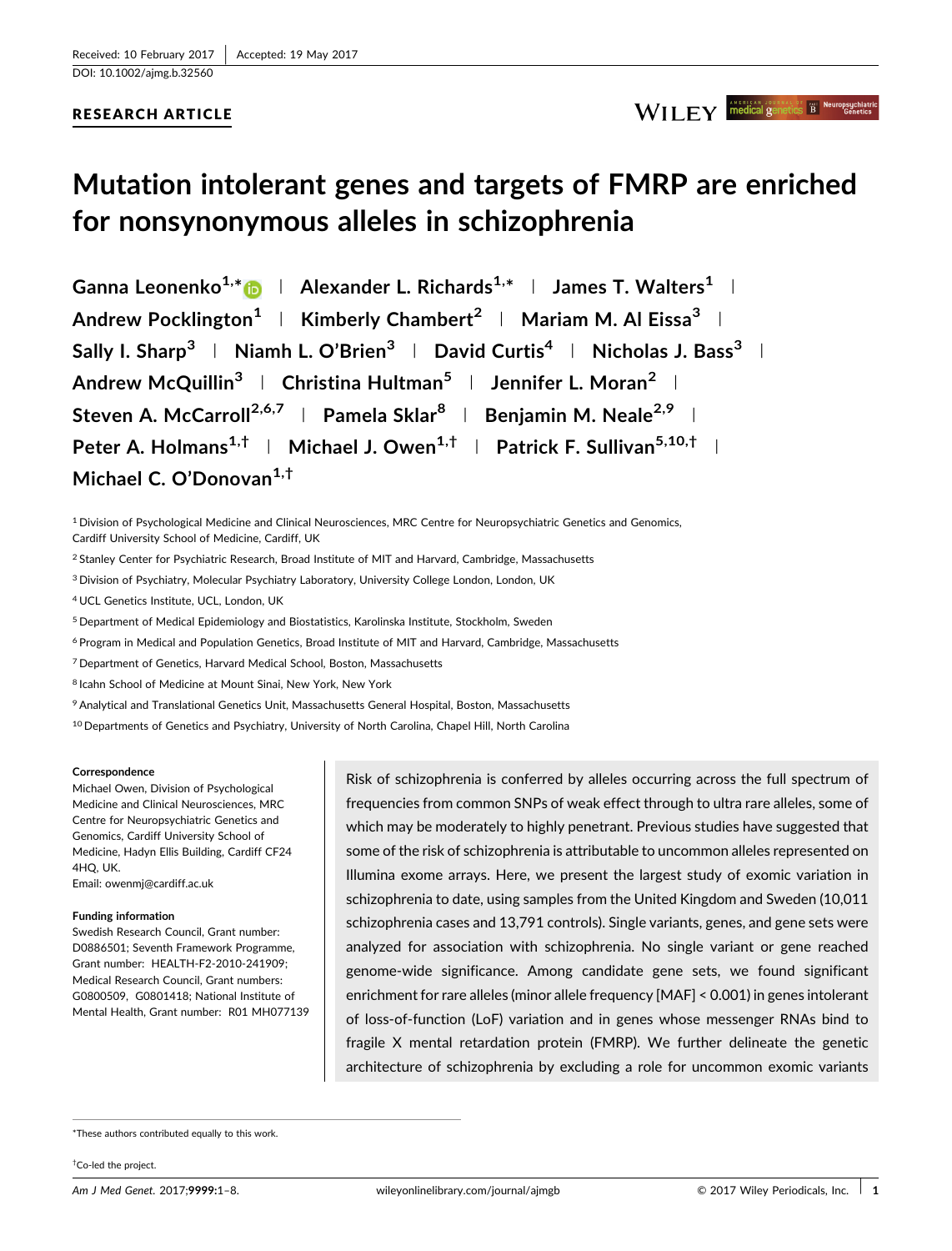$(0.01 \leq \text{MAF} \geq 0.001)$  that confer a relatively large effect (odds ratio  $[OR] > 4$ ). We also show risk alleles within this frequency range exist, but confer smaller effects and should be identified by larger studies.

KEYWORDS

association, exome chip, FMRP, rare variation, schizophrenia

## 1 <sup>|</sup> INTRODUCTION

Schizophrenia is a highly heritable disorder with an average lifetime risk of 0.5–1%, although this can vary across and within countries (Gottesman & Shields, [1967\)](#page-6-0). Prior studies point to a multifactorial aetiology involving genetic and environmental factors and an overall heritability of around 65% (Cardno & Gottesman, [2000](#page-6-0); Lichtenstein et al., [2009](#page-7-0); Sullivan, Kendler, & Neale, [2003](#page-7-0)). Genomic studies have decisively supported work from the pre-molecular era suggesting that schizophrenia is highly polygenic and it is now clear that the large number of risk alleles involved span the full spectrum of frequencies from common through rare including de novo mutations (Purcell et al., [2009\)](#page-7-0). The evidence to date from copy number variants (CNVs) supports the hypothesis that alleles that confer high risk of schizophrenia are subjected to strong selection pressure, but are maintained in the population at low frequencies by de novo mutation (Rees, Moskvina, Owen, O'Donovan, & Kirov, [2011\)](#page-7-0) and incomplete penetrance. At the other end of the effect size spectrum, alleles conferring small effects on risk can become common.

Published genome-wide association studies (GWAS) have identified over 100 genetic loci containing common alleles (The Psychiatric Genomics Consortium, [2014](#page-7-0)). Individually, common risk alleles contribute small effects (odds ratios typically <1.1) but en masse, it has been estimated half to a third of the genetic risk of schizophrenia is indexed by common alleles genotyped by current genome-wide association study (GWAS) arrays (The Psychiatric Genomics Consortium, [2014](#page-7-0)). Rare risk alleles in the form of CNVs have also been identified; these typically confer relatively high risk of disorder (odds ratios 2–60) and in total occur in about 3% of cases as inherited or de novo mutations (Giusti-Rodríguez & Sullivan, [2013](#page-6-0)). Whole-exome sequencing studies support a polygenic contribution to the disorder from both inherited and de novo rare single nucleotide variants (SNVs) and insertion/deletion variants (Fromer et al., [2014;](#page-6-0) Genovese et al., [2016](#page-6-0); Purcell et al., [2014](#page-7-0)). Studies documenting a burden of rare nonsynonymous SNVs in people with the disorder suggest that, as for GWAS and CNV analyses, the application of large samples will ultimately deliver significant findings for this class of risk variant (Zuk et al., [2014](#page-7-0)). Recent support for this comes from a recent meta-analysis of 4,264 schizophrenia cases, 9,343 controls, and 1,077 parent-proband trios in which genomewide significant support was obtained for rare loss-of-function SNVs in the gene SETD1A (Singh et al., [2016\)](#page-7-0).

We have previously shown that alleles represented on exome arrays capture a fraction of the risk for schizophrenia attributable to rare SNVs (Richards et al., [2016](#page-7-0)) but, as with sequencing studies, our study was underpowered to implicate specific genes. To enhance power, we have increased the sample size to 10,011 schizophrenia cases and 13,791 controls by combining two of the largest schizophrenia case-control cohorts available from the United Kingdom (5,585 cases and 8,103 controls) and Sweden (4,426 cases and 5,688 controls). The analysis of the UK sample exome chip data has previously been published (Richards et al., [2016\)](#page-7-0), as has the Sweden whole exome sequencing results (though not the Sweden exome chip data) (Genovese et al., [2016](#page-6-0)).

We performed three primary analyses. These were single variant association using mixed model analysis, gene association using SKAT-O, and gene set analysis using a burden test in SKAT. The candidate gene sets were chosen on the basis of available evidence from other types of genetic study of neuropsychiatric disorders (for more details see section 2.4). We hypothesized that, as the rarity of the variants and the large multiple testing correction was likely to lead to limited power to detect true associations for single variants (see section 2.5), the candidate gene sets with good prior evidence had the best chance of capturing a true association with schizophrenia.

## 2 <sup>|</sup> METHODS AND MATERIALS

#### 2.1 <sup>|</sup> Samples

Sample sizes are given in Supplementary Table S1. The UK schizophrenia cases were from the CLOZUK and Cardiff COGS cohorts, both described previously and that are typical of schizophrenia with respect to the heritability conferred by common alleles (Hamshere et al., [2013](#page-6-0)). CLOZUK cases were prescribed the antipsychotic clozapine. This is primarily used for treatment-resistant schizophrenia, so the CLOZUK cases are likely to be enriched for treatment resistance. In the United Kingdom, patients taking clozapine provide blood samples to allow the detection of adverse drug-effects. Following ethical approval, we obtained anonymous blood samples (Hamshere et al., [2013\)](#page-6-0). Cardiff COGS cases were recruited from community mental health teams in Wales and England on the basis of a clinical diagnosis of schizophrenia or schizo-affective disorder (depressed sub-type) as described previously (Carroll et al., [2011\)](#page-6-0). After written informed consent, diagnosis was subsequently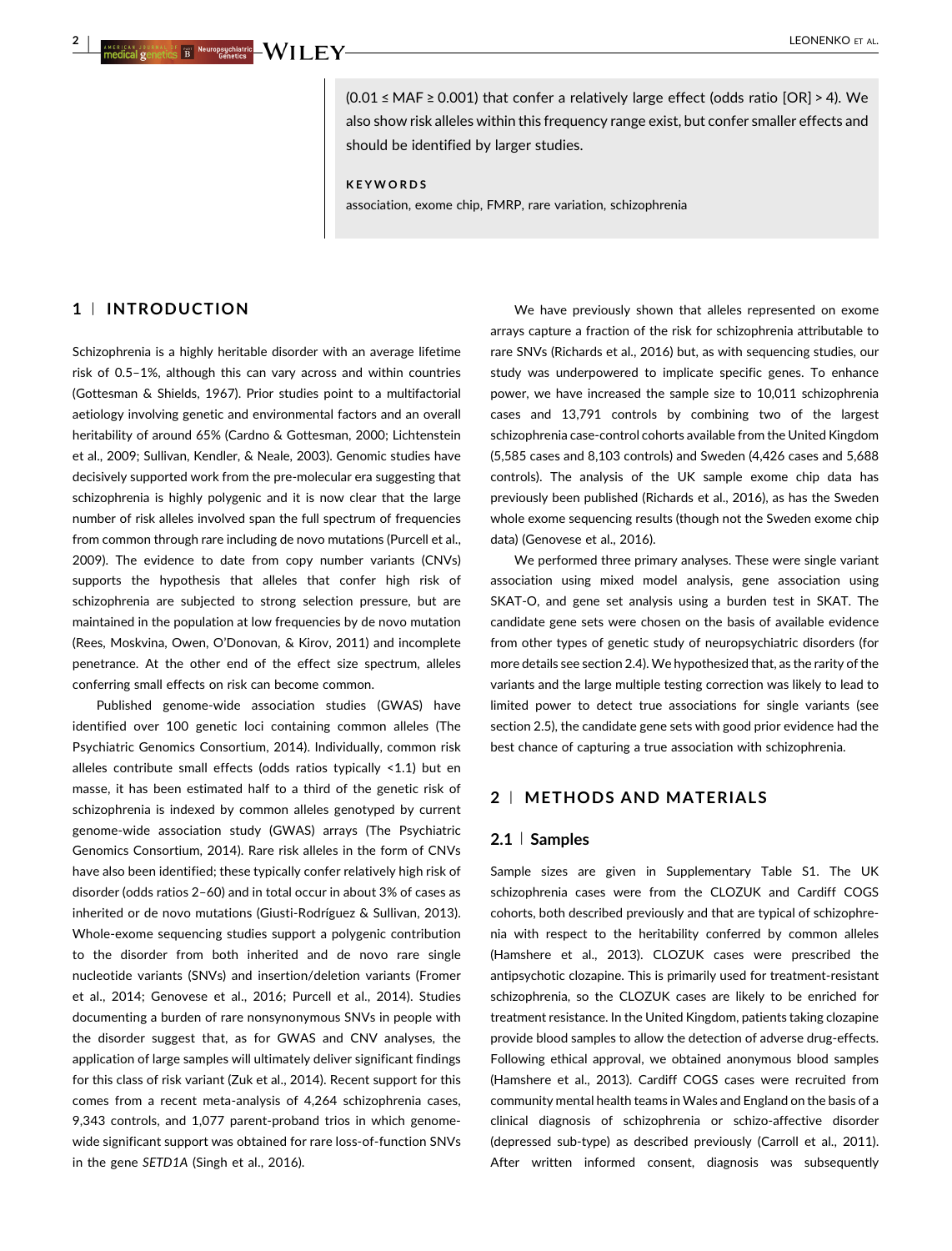LEONENKO ET AL. <sup>|</sup> <sup>3</sup>

established using the Schedules for Clinical Assessment in Neuropsychiatry (SCAN) instrument (Wing et al., [1990](#page-7-0)) and review of case notes followed by consensus diagnosis according to DSM-IV (American Psychiatric Association, [1994](#page-6-0)) criteria. Controls were taken from the UK Blood Service donors (4,455 samples) and the 1958 British Birth Cohort (4,615 samples) (Power & Elliott, [2006](#page-7-0); Power et al., [2007](#page-7-0); WTCCC, [2007\)](#page-7-0). The study had UK Multicenter Research Ethics Committee approval.

Swedish cases with schizophrenia were identified via the Swedish Hospital Discharge Register which captures all public and private inpatient hospitalizations (Genovese et al., [2016;](#page-6-0) Ripke et al., [2013](#page-7-0); Szatkiewicz et al., [2014\)](#page-7-0). Cases were required to have two or more inpatient admissions for schizophrenia or schizo-affective disorder. The validity of this case definition of schizophrenia is strongly supported (Dalman, Broms, Cullberg, & Allebeck, [2002](#page-6-0); Kristjansson, Allebeck, & Börje, [1987](#page-6-0)). All procedures were approved by ethical committees at the Karolinska Institute in Sweden, and all subjects provided written informed consent (or legal guardian consent and subject assent). Controls were selected at random from Swedish population registers, and had never been hospitalized for schizophrenia, schizo-affective disorder, or bipolar disorder.

For replication of rs61749465, we obtained data from an additional UK (UCL) schizophrenia cohort of 1,305 subjects who had received a clinical diagnosis of schizophrenia according to ICD-10 which was subsequently confirmed by interviews using the Schedule for Affective Disorders and Schizophrenia—Lifetime edition (SADS-L) (Endicott & Spitzer, [1978](#page-6-0)). The UCL control cohort included 1,309 subjects (480 were unscreened healthy UK subjects from the European Collection of Animal Cell Culture). The remaining UCL controls had no personal history of any RDC-defined mental disorder and no family history of schizophrenia, alcohol dependence, or bipolar disorder. All cases and controls were of United Kingdom or Irish ancestry as described previously (Datta et al., [2010](#page-6-0)). UK National Health Service multicenter and local research ethics approvals were obtained and signed informed consent was given by all subjects.

Genotyping of the primary datasets was performed using Illumina HumanExome or HumanOmniExpressExome arrays (see URLs below). Whole exome sequencing of ∼10% of the Sweden cohort was used in array design. We restricted our analyses to the exome content contained in both arrays (N = 247,870 SNVs). Genotypes were called using Illumina GenomeStudio with subsequent processing of genotype with zCall (Goldstein et al., [2012\)](#page-6-0) with batch-specific intensity data. Cardiff COGS, CLOZUK, UK Blood Service donors, and the Swedish cohort were genotyped at the Broad Institute (Cambridge, MA). The 1958 British Birth Cohort was genotyped by the Wellcome Trust Sanger Institute.

Replication data for rs61749465 was genotyped in the UCL sample using a KASPar assay (LGC Genomics, Hoddesdon, UK) and heterozygotes confirmed by Sanger sequencing.

Quality Control (QC) was performed following the procedures we previously described (Richards et al., [2016](#page-7-0)). In brief, marker QC consisted of exclusions based on call rate <99%, Hardy–Weinberg Equilibrium (HWE)  $p < 1 \times 10^{-6}$  in cases and controls separately,

 $p < 5 \times 10^{-4}$  in case/case batch comparisons,  $p < 1 \times 10^{-3}$  in control/ control batch comparisons and passing cluster plot separation checks (markers with GenTrain score < 0.4 or mean cluster separation < 0.08 were excluded). QC steps for subject exclusions were based on call rate  $\leq$ 98%, relatedness based on identity by descent  $\pi \leq 0.1$ , heterozygosity, and PCA for population stratification. Of 6,991 cases and 9,070 controls initially available for the UK cohorts, 5,585 cases and 8,103 controls were retained. Principal component analysis (PCA) was used to control for population stratification. As in the previous analysis, CLOZUK/COGS PCA was performed using SmartPCA 3.0 on 5,128 variants with MAF > 0.01 and 1,100 samples from 11 populations using HapMap 3 (Thorisson, Smith, Krishnan, & Stein, [2005\)](#page-7-0) as reference panel (Patterson, Price, & Reich, [2006](#page-7-0); Price et al., [2006\)](#page-7-0).

QC details for the Swedish cohort (4,610 cases and 5,894 controls before QC) are given in Supplementary Table S2. Marker QC consisted of exclusions based on call rate < 98% and HWE  $p < 1 \times 10^{-6}$  in cases and controls separately. QC steps for subject exclusions were based on call rate <98%, relatedness based on identity by descent  $\pi$  < 0.1, heterozygosity, and PCA for population stratification. In the Swedish cohort, PCA was performed with SmartPCA v3.0 (Price et al., [2006\)](#page-7-0) using LD pruned genome-wide SNPs (these data were not available for all UK controls). Samples that were >6 standard deviations from the mean on PCA1 to PCA10 were dropped, and the process iterated 10 times. After QC, we retained 4,426 cases and 5,688 controls in the Swedish cohort. PLINK1.9 was used to perform all QC steps except for PCA (Purcell et al., [2007](#page-7-0)).

In total, there were 10,011 cases and 13,791 controls in the combined sample.

## 2.2 <sup>|</sup> Allelic association

Allelic association testing was performed in GCTA (Yang, Lee, Goddard, & Visscher, [2011](#page-7-0)), using mixed linear model based association analysis (MLMA) based on the leave-one-chromosome-out method (MLMAloco) (Yang, Zaitlen, Goddard, Visscher, & Price, [2014\)](#page-7-0). This method provides controls for population stratification and sample relatedness. We concentrate on 112,950 variants with MAF < 0.01 (Supplementary Table S3).

#### 2.3 <sup>|</sup> Gene-level association

We implemented tests to summarize the evidence for gene-level association based on all nonsynonymous variants (MAF < 0.001, 92,815 variants) in a gene. This MAF threshold was chosen because it captured the greatest proportion of the rare variant signal in a exome-sequencing study of schizophrenia (Fromer et al., [2014\)](#page-6-0). We used SeqMeta 1.6.5 (URLs) available in R for meta-analysis of the United Kingdom and Swedish cohorts to calculate unified Sequencing Kernel Association (SKAT-O) tests and burden tests for genes. The burden test collapses minor alleles within a gene or pathway into a single variable (Li and Leal, [2008](#page-6-0); Madsen & Browning, [2009\)](#page-7-0) and is the most powerful approach when most of the minor alleles in the gene of pathway increase risk. SKAT aggregates genetic information by using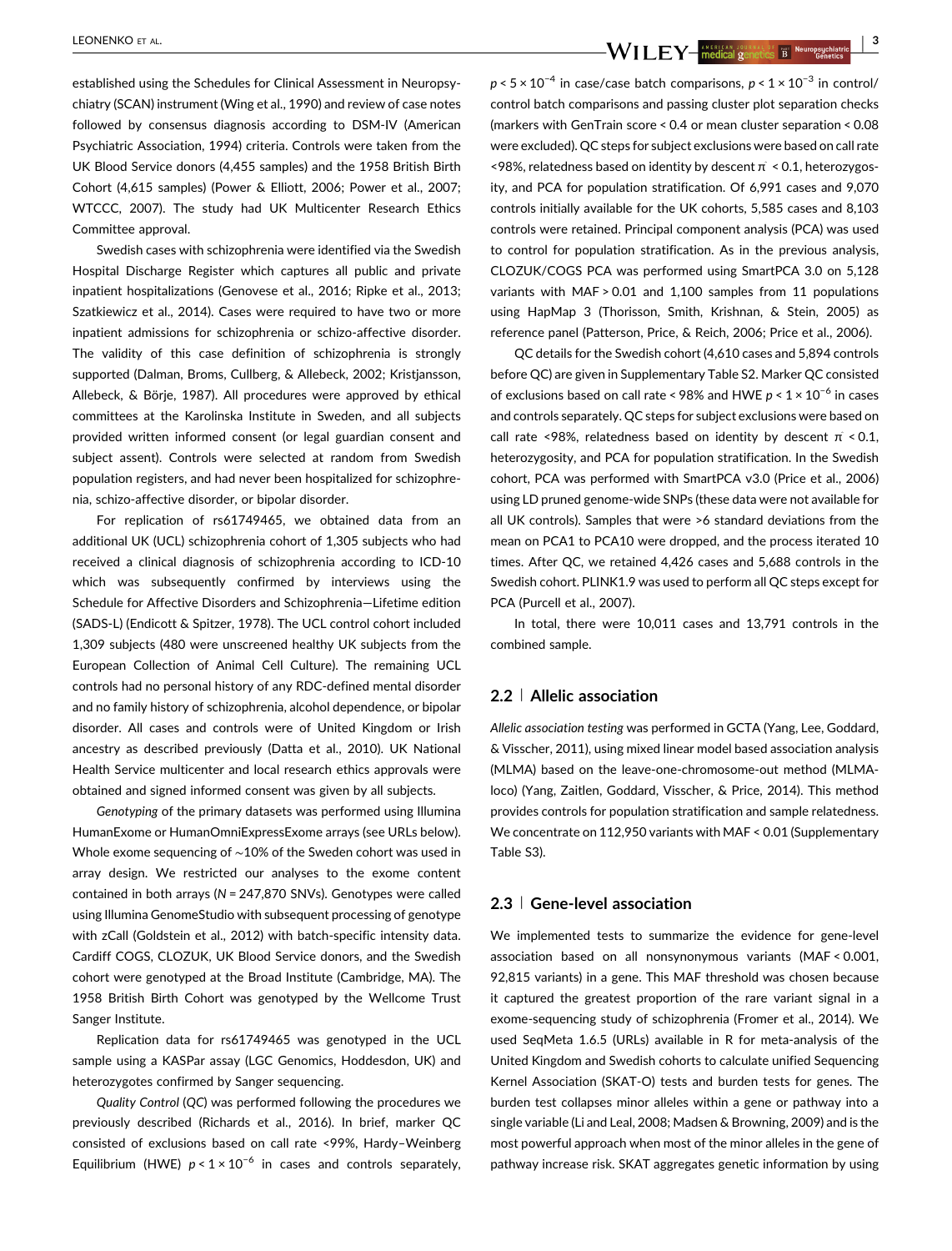<sup>4</sup> <sup>|</sup> LEONENKO ET AL.

multiple logistic regression in a kernel framework and is more powerful than the burden test when minor alleles show a mixture of risk or protective effects (Wu et al., [2011](#page-7-0)). The unified test (SKAT-O) maximizes power by finding the optimal linear combination of the burden and SKAT approaches (Lee et al., [2012](#page-6-0)).

We annotated variants with MAF < 0.001 to genes according to the RefSeq hg19 (URLs). For gene-wide association tests, we included only genes containing ≥2 variant sites in the datasets (13,443 genes; Supplementary Table S4). For both cohorts, we included 11 covariates (10 ancestry principal components and a covariate for genotyping platform).

## 2.4 <sup>|</sup> Gene-set analyses

Gene-sets were selected given a priori evidence of enrichment for rare alleles. We thus conducted only the burden test using the SeqMeta package in R. As schizophrenia is highly polygenic, gene-sets analyses are at their most informative when they are competitive against the genomic background (de Leeuw, Neale, Heskes, & Posthuma, [2016\)](#page-6-0) so we included a covariate corresponding to the rare allele count for each individual for variants outside the candidate pathways.

We defined candidate gene sets based on previous evidence of enrichment for rare alleles from sequencing studies of schizophrenia (Tables [3](#page-5-0) and S5; Supplementary Material for more information on how these pathways are derived) (Akawi et al., [2015](#page-6-0); Bragin et al., [2014](#page-6-0); Chen & Dent, [2014](#page-6-0); Chiurazzi, Schwartz, Gecz, & Neri, [2008](#page-6-0); de Ligt et al., [2012](#page-6-0); De Rubeis et al., [2014;](#page-6-0) Lek et al., [2015](#page-6-0); Fromer et al., [2014;](#page-6-0) Giusti-Rodríguez & Sullivan, [2013;](#page-6-0) Khare et al., [2012;](#page-6-0) Network and Pathway Analysis Subgroup of Psychiatric Genomics Consortium, [2015](#page-7-0); Najmabadi et al., [2011](#page-7-0); Purcell et al., [2014](#page-7-0); Rauch et al., [2012](#page-7-0); Singh et al., [2016;](#page-7-0) The Psychiatric Genomics Consortium, [2014](#page-7-0); van Bokhoven, [2011;](#page-7-0) Yun, Wu, Workman, & Li, [2011\)](#page-7-0). For generic pathway exploration, we extracted 8,737 pathways from six publically available repositories (Supplementary Tables S6 and S7 and Supplementary Material) (Ashburner et al., [2000;](#page-6-0) Croft et al., [2014;](#page-6-0) Eppig et al., [2015](#page-6-0); Gene Ontology Consortium, [2015](#page-6-0); Kanehisa & Goto, [2000](#page-6-0); Kanehisa et al., [2014](#page-6-0); Mi, Muruganujan, Casagrande, & Thomas, [2013](#page-7-0); Mi, Muruganujan, & Thomas, [2013](#page-7-0); Milacic et al., [2012;](#page-7-0) Schaefer et al., [2009](#page-7-0)). We performed gene-set analyses based on the full set of exonic variants (Supplementary Table S6), and another set of analyses restricted to damaging mutations (those annotated as "stop" or "splice"; Supplementary Table S7).

#### 2.5 <sup>|</sup> Statistical power

Given our sample sizes, we had 95% power to detect association to an allele with a MAF of 0.001 and odds ratio >4 at an exome-wide significance threshold ( $p < 1.2 \times 10^{-7}$ , as suggested for moderate impact nonsynonymous variants; Sveinbjornsson et al., [2016](#page-7-0)). Statistical power was <1% to detect alleles at this frequency with an OR of 2 (Figure 1).



FIGURE 1 Power calculations for SNVs under an additive allelic model. Power calculations assume a variant with MAF = 0.001 (green line) or 0.01 (blue line) and a sample size of 10,011 cases and 13,791 controls. Significance is set at  $\alpha$  = 1.2 × 10<sup>-7</sup>. Similar results are obtained for a dominant model given the low MAF

## 3 <sup>|</sup> RESULTS

#### 3.1 <sup>|</sup> Allelic association

No single variants reached the exome-wide significance threshold (p < 1.2 × 10<sup>-7</sup>). One variant, rs61749465 (exm679123, in MCPH1), neared this level of significance ( $p = 3.8 \times 10^{-7}$ ). However, we did not obtain replication evidence for rs61749465 (Fisher's exact test  $p = 0.12$ ) for this allele in the sample from UCL (1,305 cases and 1,309 controls), nor did meta-analysis of rs61749465 in the UCL sample with the UK and Swedish cohorts provide additional support (Fisher's combined probability test;  $p = 8.2 \times 10^{-7}$ ). The results for variants with  $p < 1 \times 10^{-4}$  $p < 1 \times 10^{-4}$  $p < 1 \times 10^{-4}$  are presented in Table 1 and results for all the variants in Supplementary Table S3. Overall, 12 variants showed evidence for association below  $10^{-4}$ , similar to the number expected under the null.

## 3.2 <sup>|</sup> Gene association tests

None of the gene association results exceeded the gene-wide significance threshold for SKAT-O or burden tests ( $p < 2.5 \times 10^{-6}$ , Bonferroni correction for 20,000 genes). Genes significant at  $p < 3 \times 10^{-3}$  are given in Table [2.](#page-4-0) The complete list of gene level results is given in Supplementary Table S4.

#### 3.3 <sup>|</sup> Pathway analyses

For the candidate gene set analysis using a burden test on rare variants (Table [3\)](#page-5-0), two gene sets, FMRP targets (Fromer et al., [2014;](#page-6-0) Giusti-Rodríguez & Sullivan, [2013](#page-6-0)) and those that are loss-offunction intolerant (defined as those with  $p$ Lin  $\geq$  0.9 (Lek et al., [2015;](#page-6-0) Genovese et al., [2016\)](#page-6-0), were significantly enriched, each passing the Bonferroni threshold for this analysis of  $p < 4.1 \times 10^{-3}$ . Our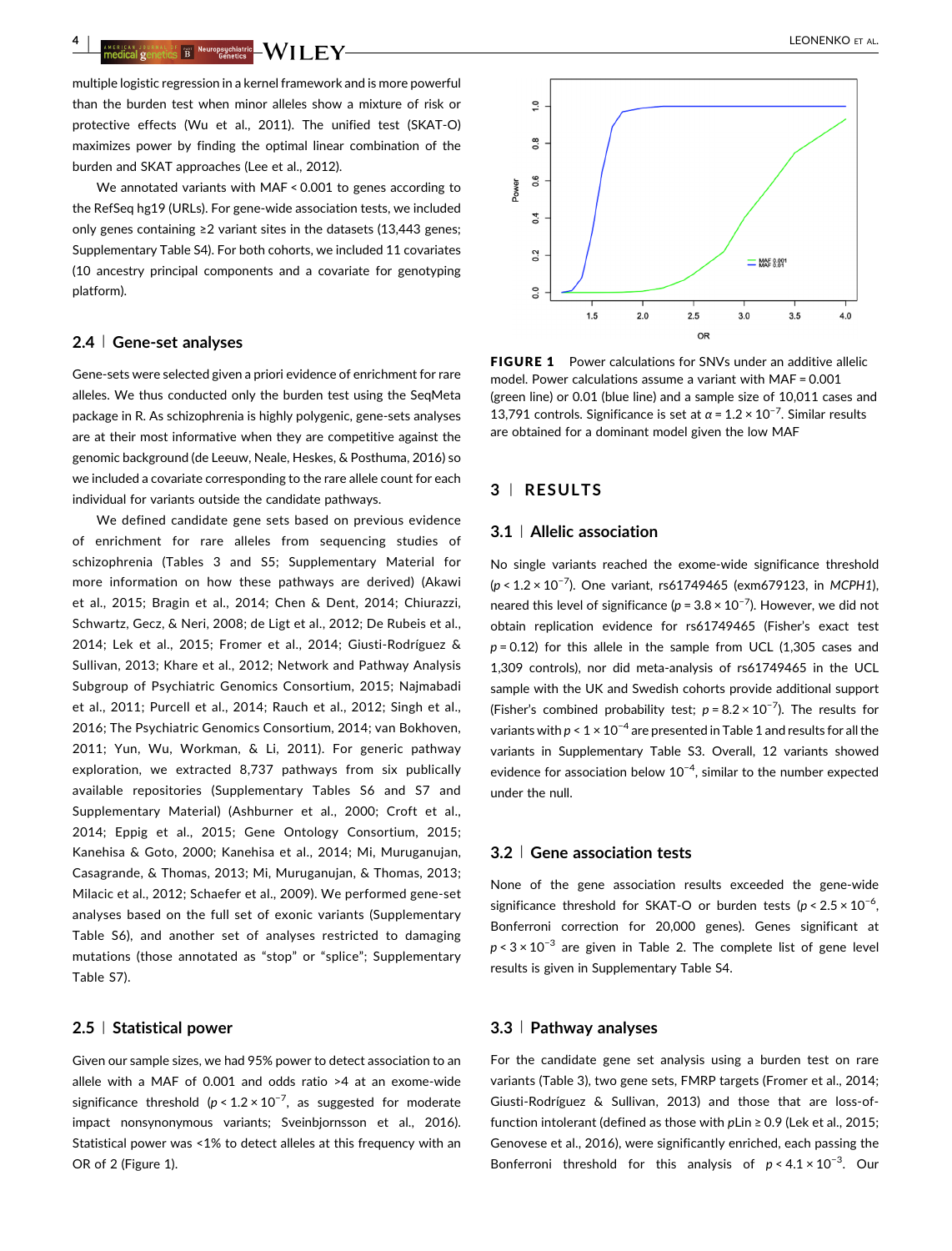#### <span id="page-4-0"></span>TABLE 1 SNV association tests

| <b>Variant</b> | Chr            | <b>Position</b> | A1           | A2             | MAF (cases) | <b>MAF</b> (controls) | Odds ratio | p        | Gene               |
|----------------|----------------|-----------------|--------------|----------------|-------------|-----------------------|------------|----------|--------------------|
| exm679123      | 8              | 6272353         | G            | A              | 0.00460     | 0.00199               | 1.196      | 3.78E-07 | MCPH1              |
| exm237695      | $\overline{2}$ | 166003301       | T            | C              | 0.00180     | 0.00054               | 1.300      | 9.55E-06 | SCN <sub>3</sub> A |
| exm1212971     | 16             | 4253250         | T            | C              | 0.00055     | 0.00004               | 1.683      | 1.23E-05 | <b>SRL</b>         |
| exm1511038     | 19             | 56539847        | $\mathsf{A}$ | G              | 0.00055     | 0.00000               | 1.747      | 1.72E-05 | NLRP5              |
| exm1217358     | 16             | 11001377        | C            | G              | 0.00000     | 0.00058               | 0.646      | 3.12E-05 | <b>CIITA</b>       |
| exm750535      | 9              | 36147794        | G            | $\overline{A}$ | 0.00090     | 0.00018               | 1.433      | 3.91E-05 | GLIPR2             |
| exm843062      | 10             | 95400694        | A            | C              | 0.00574     | 0.00845               | 0.911      | 5.13E-05 | PDE6C              |
| exm1330168     | 17             | 43308023        | G            | $\overline{A}$ | 0.00015     | 0.00098               | 0.730      | 7.13E-05 | FMNL1              |
| exm491315      | 5              | 142593652       | C            |                | 0.00674     | 0.00906               | 0.917      | 7.40E-05 | ARHGAP26           |
| exm1055306     | 13             | 20224268        | G            | т              | 0.00020     | 0.00094               | 0.743      | 7.67E-05 | MPHOSPH8           |
| exm252299      | $\overline{2}$ | 189932953       | A            | G              | 0.00140     | 0.00065               | 1.278      | 8.85E-05 | COL5A2             |
| exm888875      | 11             | 8478972         | G            | C              | 0.00045     | 0.00152               | 0.761      | 9.42E-05 | STK33              |

SNV association test results, limited to  $p < 1 \times 10^{-4}$  and MAF < 0.01. Variant column denotes Exome chip probe ID. "Chr" column gives chromosome. Chromosome and position are according to human genome build 37. A1 and A2 are the alleles for each variant. Odds ratio is for the A1 allele.

exploratory analysis of public repositories of gene-set annotations identified no additional gene set that passed the Bonferroni significant threshold level of  $5.7 \times 10^{-6}$  (for the 8,737 pathways) when all we tested all mutations or only those predicted to be lossof-function (Supplementary Tables S6 and S7).

## 4 <sup>|</sup> DISCUSSION

Exome sequencing and CNV studies have demonstrated that very rare variants that confer substantial effects on risk make a contribution to the genetic architecture of schizophrenia. Postulating that a proportion of this architecture could be captured at low cost using Illumina exome arrays containing by uncommon genetic variation, we have conducted the largest rare-variant study of schizophrenia to date.

We found no evidence supporting association to any variant present on Illumina exome arrays. Our high power to detect uncommon alleles (0.01 ≤ MAF ≥ 0.001) that confer a large effect (OR > 4) effectively excludes the possibility that such alleles are present on these arrays (Figure 1). The Sweden sample should have been particularly tractable to this approach given that exon variation from Sweden informed Illumina exome array design. These findings also constrain expectations of what might be delivered by larger studies based on these arrays. Our study does not, however, exclude the possibility that some of the alleles within this frequency range confer weaker effects on risk; indeed the gene-set analyses (see section 3.3 and discussion below) imply that at least some do.

SKAT-O and burden analyses designed to enhance power in the event of allelic heterogeneity also failed to implicate any single

| Gene          | Chr            | Gene start | Gene end  | SKAT-O p   | Burden test p | Odds ratio (burden) | N SNVs |
|---------------|----------------|------------|-----------|------------|---------------|---------------------|--------|
| POLR1E        | 9              | 37485931   | 37503694  | 9.80E-05   | 9.88E-05      | 3.118               | 4      |
| <b>CEP192</b> | 18             | 12991360   | 13125051  | 9.91E-05   | $6.02E - 01$  | 1.066               | 23     |
| ARHGEF28      | 5              | 72921982   | 73237818  | 1.38E-04   | 8.36E-05      | 1.634               | 21     |
| DNAH11        | $\overline{7}$ | 21582832   | 21941186  | 1.82E-04   | 9.87E-05      | 1.369               | 66     |
| <b>FOCAD</b>  | 9              | 20658307   | 20995954  | 2.58E-04   | 2.70E-01      | 1.193               | 24     |
| CSDE1         | $\mathbf{1}$   | 115259533  | 115300671 | 2.98E-04   | 5.13E-01      | 0.836               | 8      |
| WDR89         | 14             | 64063756   | 64108641  | 4.19E-04   | 4.38E-04      | 3.255               | 2      |
| <b>MYCL</b>   | $\mathbf{1}$   | 40361095   | 40367687  | 5.31E-04   | 4.93E-02      | 0.538               | 3      |
| <b>MRGPRF</b> | 11             | 68771861   | 68780850  | 5.87E-04   | 4.89E-04      | 3.768               | 5      |
| <b>SETX</b>   | 9              | 135136826  | 135230372 | $6.13E-04$ | 8.35E-02      | 1.284               | 23     |
| ZNF610        | 19             | 52839497   | 52870376  | 8.13E-04   | 1.23E-01      | 1.516               | 6      |

TABLE 2 Gene-wise tests

SKAT-O and burden tests results (p < 0.001) for SNVs with MAF < 0.001."Chr" column gives chromosome. Positions are for human genome build 37. SKAT-O p denotes SKAT-O gene association p-value. Burden test p is the burden test gene association p-value. Odds ratios are given for the burden tests. N SNVs is number of variants tested.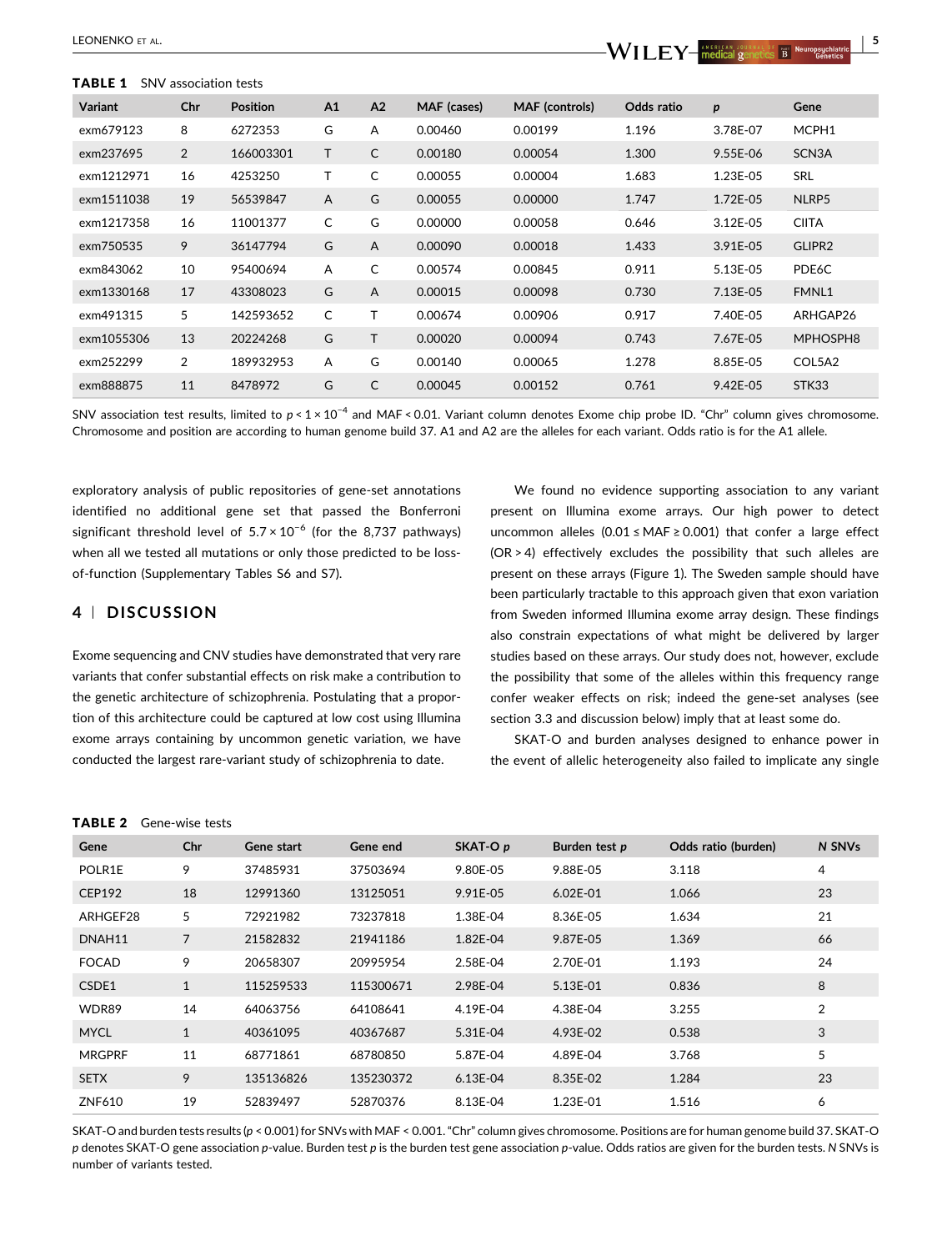<span id="page-5-0"></span>

| Candidate pathway                         | Burden p<br>(all) | Odds ratio<br>(all) | <b>Standard</b><br>error (all) | N SNVs<br>(all) | N genes<br>(all) | Burden p<br>(LoF) | N SNVs<br>(LoF) | Odds ratio<br>(LoF) |
|-------------------------------------------|-------------------|---------------------|--------------------------------|-----------------|------------------|-------------------|-----------------|---------------------|
| ASD de novo nonsynonymous                 | 0.075             | 1.007               | 0.004                          | 24,153          | 2,698            | 0.934             | 1,680           | 0.999               |
| ASD de novo loss of function              | 0.637             | 0.991               | 0.019                          | 1,379           | 960              | 0.602             | 1,372           | 0.990               |
| ARC/NMDAR                                 | 0.740             | 0.987               | 0.040                          | 296             | 58               | 0.383             | 23              | 1.141               |
| Calcium channels                          | 0.980             | 0.999               | 0.047                          | 194             | 28               | 0.143             | 17              | 0.673               |
| Developmental delay                       | 0.048             | 1.013               | 0.006                          | 10,013          | 1,284            | 0.635             | 719             | 0.986               |
| <b>FMRP</b> targets                       | 0.003             | 1.023               | 0.008                          | 7,022           | 810              | 0.978             | 351             | 0.999               |
| <b>Histones</b>                           | 0.070             | 1.034               | 0.019                          | 1,201           | 188              | 0.585             | 73              | 0.956               |
| Loss of function intolerant               | 0.003             | 1.014               | 0.005                          | 16,831          | 2,808            | 0.213             | 829             | 0.969               |
| PGC2 SZ genome-wide<br>significant        | 0.166             | 1.023               | 0.016                          | 1,614           | 295              | 0.034             | 110             | 1.165               |
| Post synaptic density (PSD)               | 0.671             | 0.995               | 0.011                          | 3,389           | 602              | 0.602             | 198             | 1.027               |
| Schizophrenia de novo<br>nonsynonymous    | 0.633             | 1.003               | 0.007                          | 8,661           | 922              | 0.741             | 561             | 0.990               |
| Schizophrenia de novo loss of<br>function | 0.362             | 0.970               | 0.034                          | 458             | 335              | 0.343             | 457             | 0.969               |

The results of burden test (Burden p) analyses of candidate gene sets limited to SNVs with MAF < 0.001. Tests involving all nonsynonymous variants or those that are loss of function are in columns labeled, respectively, all and LoF. N SNVs is the number of variants in pathway that pass quality control with MAF < 0.001. N genes (all) is number of genes in the pathway that contain at least one nonsynonymous variant. Burden p is for the burden test of association based on minor alleles.

gene for schizophrenia. Two results here are notable. First, the association evidence for WDR88 ( $p = 0.003$ ) which we previously reported to be associated with schizophrenia (Richards et al., [2016](#page-7-0)), was considerably diminished by addition of the Swedish data, suggesting the previous report is likely to be a false positive. We similarly found no support for SETD1A (Supplementary Table S4) which was recently found to be significantly enriched for ultra-rare loss-of-function mutations in people with schizophrenia (Singh et al., [2016](#page-7-0)). However, given that the association evidence in that study derived from extremely rare events and de novo loss-of-function mutations, none of which is represented on these Illumina exome arrays, our study should not be viewed as inconsistent with the earlier study.

Although we found no significant association signals for individual alleles or genes, we did find evidence that uncommon nonsynonymous mutations were weakly enriched in two gene sets, predicted targets of FMRP and genes that are intolerant of loss-offunction mutations. FMRP targets have been shown to be enriched in schizophrenia for exonic mutations (both de novo [Fromer et al., [2014\]](#page-6-0) and segregating [Purcell et al., [2014\]](#page-7-0)) while LoF intolerant genes have been shown to be enriched for rare exonic mutations in a large sequencing study of the disorder (Genovese et al., [2016\)](#page-6-0). Both gene-sets were also significantly enriched for common variation in the largest GWAS of schizophrenia (Pardiñas, [2016\)](#page-7-0). Our findings in FMRP and LoF-intolerant gene-sets are, therefore, consistent with studies using a range of designs. The consistency of findings across markedly different types of genetic variation and in widely varying study designs is remarkable. It also provides a compelling body of evidence that

identifying the causal genetic variation within these gene sets has the potential to provide true insights into the primary aetiology of schizophrenia.

The magnitude of the enrichments of these gene-sets for mutations in the present study is much smaller (Table 3;  $ORS \leq 1.023$ ) than that reported in the most recent exome sequencing study (OR  $\approx$  1.2) (Genovese et al., [2016](#page-6-0)) but the latter was based on ultra-rare variants (i.e., occurring once in the sample and not present in a large exome database; Lek et al., [2015\)](#page-6-0). This class of mutation is expected to be more highly enriched for damaging mutations than those represented on exome arrays. Restricting our analyses to variants on the arrays that are predicted to be loss-of-function did not enhance the signal in these pathways (Table 3). The differences in the variant frequency profiles between arrays and sequencing may also explain the absence of signals in other gene sets that have been consistently implicated in the disorder through CNV and exome sequencing, particularly the smaller gene sets such as ARC and NMDAR (Fromer et al., [2014;](#page-6-0) Purcell et al., [2014](#page-7-0)).

In conclusion, in the largest exome study of schizophrenia to date, we fail to implicate individual risk alleles or risk genes. We confirm enrichments in two gene-sets that have previously been strongly implicated in the disorder. The associations in these pathways arise from exonic variation that is rare (MAF < 0.001) but not ultra-rare or uniquely present in a single person. Associations to individual alleles or genes within this pathway should be achievable using this technology, although the sample sizes required will have to be larger than those that brought the early successes in GWAS of the disorder.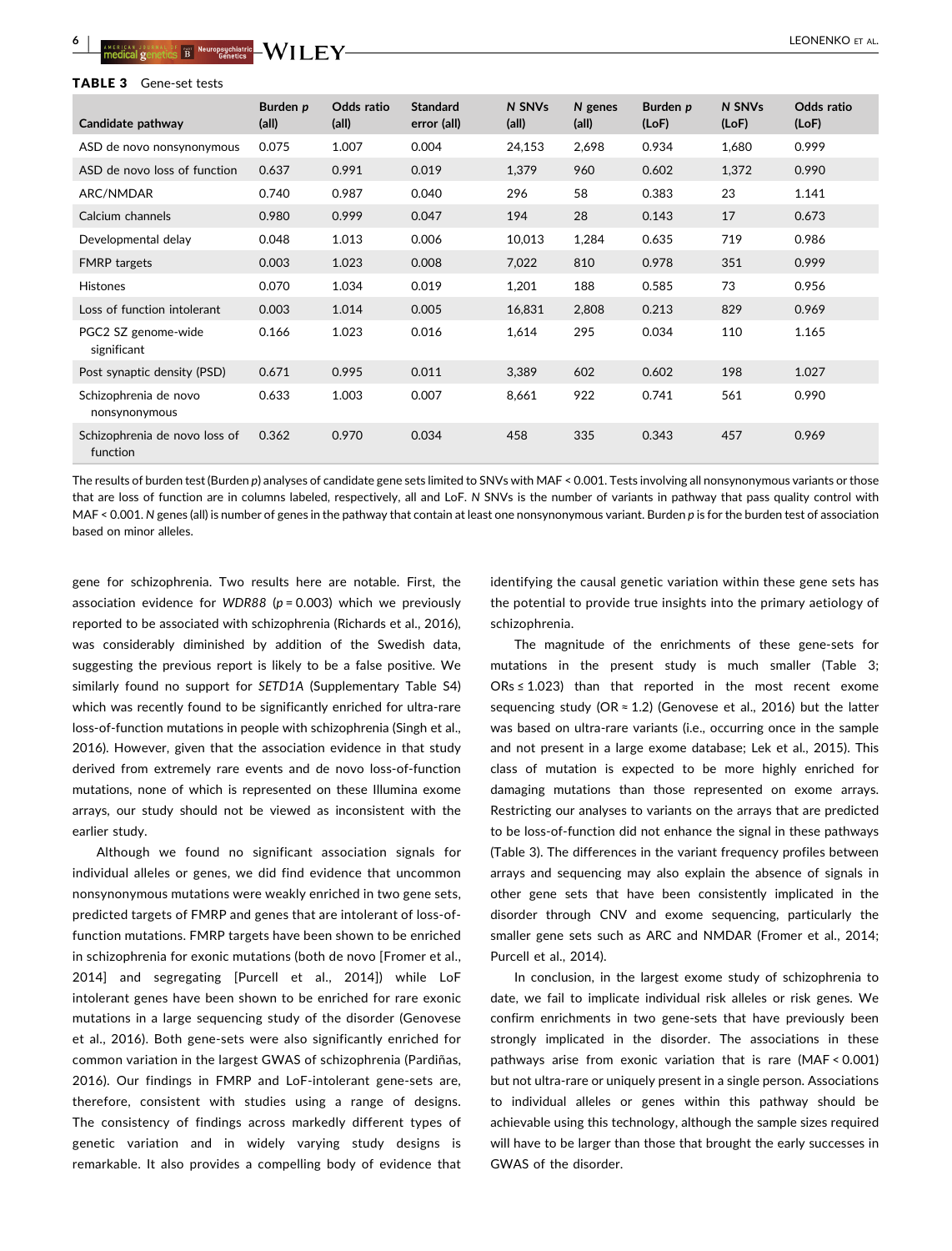## <span id="page-6-0"></span>URLS

Exome SNP genotyping selection: [http://genome.sph.umich.edu/](http://genome.sph.umich.edu/wiki/Exome_Chip_Design) [wiki/Exome\\_Chip\\_Design.](http://genome.sph.umich.edu/wiki/Exome_Chip_Design) SeqMeta, [https://github.com/DavisBrian/](https://github.com/DavisBrian/seqMeta) [seqMeta](https://github.com/DavisBrian/seqMeta). Gene list for hg19: [https://www.cog-genomics.org/plink2/](https://www.cog-genomics.org/plink2/resources) [resources#genelist](https://www.cog-genomics.org/plink2/resources)

## ACKNOWLEDGMENTS

The work at Cardiff University was funded by Medical Research Council (MRC) Centre (G0800509) and Program Grants (G0801418), and the European Community's Seventh Framework Programme (HEALTH-F2-2010-241909, Project EU-GEI). The Swedish cohort was funded by US NIMH (R01 MH077139) and the Swedish Research Council (Swedish Research Council, award D0886501). Genotyping at the Broad Institute was funded by a philanthropic gift to the Stanley Center for Psychiatric Research.

## CONFLICTS OF INTEREST

The authors declare no conflicts of interest.

#### **REFERENCES**

- Akawi, N., McRae, J., Ansari, M., Balasubramanian, M., Blyth, M., Brady, A. F., ... Hurles, M. E. (2015). Discovery of four recessive developmental disorders using probabilistic genotype and phenotype matching among 4,125 families. Nature Genetics, 47, 1363–1369.
- American Psychiatric Association. (1994). Diagnostic and statistical manual of mental disorders (4th ed.).
- Ashburner, M., Ball, C. A., Blake, J. A., Botstein, D., Butler, H., Cherry, J. M., Rubin, G. M., ... Sherlock, G. (2000). Gene ontology: Tool for the unification of biology. Nature Genetics, 25, 25–29.
- Bragin, E., Chatzimichali, E. A., Wright, C. F., Hurles, M. E., Firth, H. V., Bevan, A. P., & Swaminathan, G. J. (2014). DECIPHER: Database for the interpretation of phenotype-linked plausibly pathogenic sequence and copy-number variation. Nucleic Acids Research, 42, 993–1000.
- Cardno, A. G., & Gottesman, I. I. (2000). Twin studies of schizophrenia: From bow-and-arrow concordances to star wars Mx and functional genomics. American Journal of Medical Genetics. Seminars in Medical Genetics, 97,  $12 - 17$
- Carroll, L. S.,Williams, H. J., Walters, J., Kirov, G., O'Donovan, M. C., & Owen, M. J. (2011). Mutation screening of the 3q29 microdeletion syndrome candidate genes DLG1 and PAK2 in schizophrenia. American Journal of Medical Genetics Part B, Neuropsychiatric Genetics, 156B, 844–849.
- Chen, T., & Dent, S. Y. R. (2014). Chromatin modifiers and remodellers: Regulators of cellular differentiation. Nature Reviews Genetics, 15, 93–106.
- Chiurazzi, P., Schwartz, C. E., Gecz, J., & Neri, G. (2008). XLMR genes: Update 2007. European Journal of Human Genetics, 16, 422–434.
- Croft, D., Mundo, A. F., Haw, R., Milacic, M., Weiser, J., Wu, G., ... D'Eustachio, P. (2014). The reactome pathway knowledgebase. Nucleic Acids Research, 42, 472–477.
- Dalman, C., Broms, J., Cullberg, J., & Allebeck, P. (2002). Young cases of schizophrenia identified in a national inpatient register—Are the diagnoses valid? Social Psychiatry and Psychiatric Epidemiology, 37, 527–531.
- Datta, S. R., McQuillin, A., Rizig, M., Blaveri, E., Thirumalai, S., Kalsi, G., ... Gurling, H. M. D. (2010). A threonine to isoleucine missense mutation in

the pericentriolar material 1 gene is strongly associated with schizophrenia. Molecular Psychiatry, 15, 615–628.

- de Leeuw, C. A., Neale, B. M., Heskes, T., & Posthuma, D. (2016). The statistical properties of gene-set analysis. Nature Reviews Genetics, 17, 353–364.
- de Ligt, J., Willemsen, M. H., van Bon, B. W. M., Kleefstra, T., Yntema, H. G., ... Kroes, T. (2012). Diagnostic exome sequencing in persons with severe intellectual disability. New England Journal of Medicine, 367, 1921–1929.
- De Rubeis, S., He, X., Goldberg, A. P., Poultney, C. S., Samocha, K., Ercument Cicek, A., ... Buxbaum, J. D. (2014). Synaptic, transcriptional and chromatin genes disrupted in autism. Nature, 515, 209–215.
- Endicott, J., & Spitzer, R. L. (1978). A diagnostic interview: The schedule for affective disorders and schizophrenia. Archives of General Psychiatry, 35, 837–844.
- Eppig, J. T., Blake, J. A., Bult, C. J., Kadin, J. A., Richardson, J. E., Anagnostopoulos, A., ... Zhu, Y. (2015). The Mouse Genome Database (MGD): Facilitating mouse as a model for human biology and disease. Nucleic Acids Research, 43, D726–D736.
- Fromer, M., Pocklington, A. J., Kavanagh, D. H., Williams, H. J., Dwyer, S., Gormley, P., ... O'Donovan, M. C. (2014). De novo mutations in schizophrenia implicate synaptic networks. Nature, 506, 179–184.
- Gene Ontology Consortium. (2015). Gene ontology consortium: Going forward. Nucleic Acids Research, 43, D1049–D1056.
- Genovese, G., Fromer, M., Stahl, E. A., Ruderfer, D. M., Chambert, K., Landén, M., ... McCarroll, S. A. (2016). Increased burden of ultra-rare protein-altering variants among 4,877 individuals with schizophrenia. Nature Neuroscience, 19, 1433–1441.
- Giusti-Rodríguez, P., & Sullivan, P. F. (2013). The genomics of schizophrenia: Update and implications. The Journal of Clinical Investigation, 123, 4557–4563.
- Goldstein, J. I., Crenshaw, A., Carey, J., Grant, G. B., Maguire, J., Fromer, M., ... Neale, B. M. (2012). ZCall: A rare variant caller for array-based genotyping: Genetics and population analysis. Bioinformatics, 28, 2543–2545.
- Gottesman, I. I., & Shields, J. (1967). A polygenic theory of schizophrenia. Proceedings of the National Academy of Sciences of the United States of America, 58, 199–205.
- Hamshere, M. L., Walters, J. T. R., Smith, R., Richards, A. L., Green, E., Grozeva, D., ... O'Donovan, M. C. (2013). Genome-wide significant associations in schizophrenia to ITIH3/4, CACNA1C and SDCCAG8, and extensive replication of associations reported by the Schizophrenia PGC. Molecular Psychiatry, 18, 708–712.
- Kanehisa, M., & Goto, S. (2000). Kyoto encyclopedia of genes and genomes. Nucleic Acids Research, 28, 27–30.
- Kanehisa, M., Goto, S., Sato, Y., Kawashima, M., Furumichi, M., & Tanabe, M. (2014). Data, information, knowledge and principle: Back to metabolism in KEGG. Nucleic Acids Research, 42, 199–205.
- Khare, S. P., Habib, F., Sharma, R., Gadewal, N., Gupta, S., & Galande, S. (2012). HIstome—A relational knowledgebase of human histone proteins and histone modifying enzymes. Nucleic Acids Research, 40, 337–342.
- Kristjansson, E., Allebeck, P., & Börje, W. (1987). Validity of the diagnosis schizophrenia in a psychiatric inpatient register: A retrospective application of DSM-III criteria on ICD-8 diagnoses in Stockholm county. Nordisk Psykiatrisk Tidsskrift, 41, 229–234.
- Lee, S., Emond, M. J., Bamshad, M. J., Barnes, K. C., Rieder, M. J., Nickerson, D. A., ... Lin, X. (2012). Optimal unified approach for rare-variant association testing with application to small-sample case-control whole-exome sequencing studies. American Journal of Human Genetics, 91, 224–237.
- Lek, M., Karczewski, K. J., Minikel, E. V., Samocha, K. E., Banks, E., Fennell, T., ... Exome Aggregation Consortium. (2015). Analysis of proteincoding genetic variation in 60,706 humans 2. Heart Lung, 1–26.
- Li, B., & Leal, S. S. M. (2008). Methods for detecting associations with rare variants for common diseases: Application to analysis of sequence data. American Journal of Human Genetics, 83, 311–321.